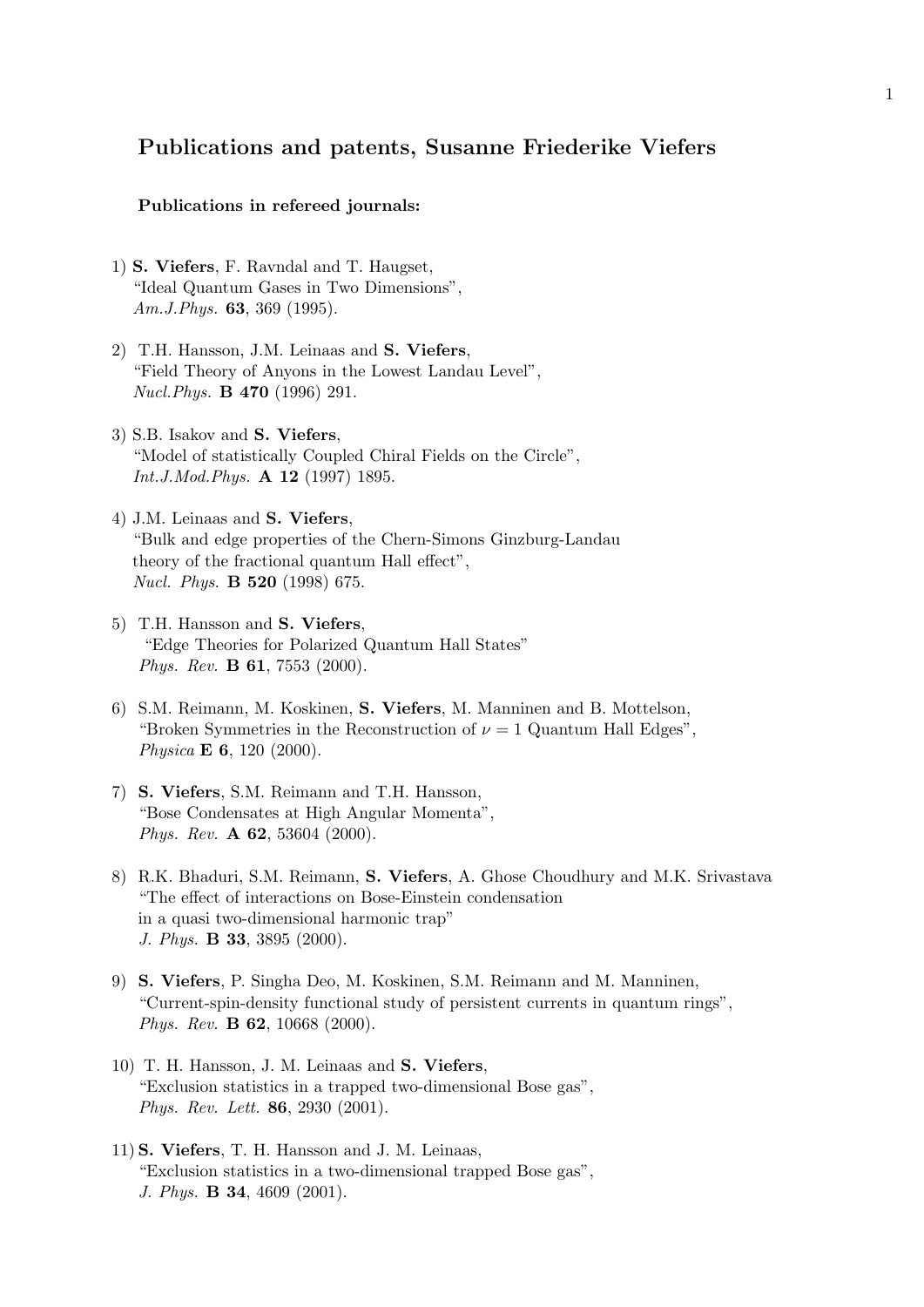- 12) M. Manninen, S. Viefers, M. Koskinen and S.M. Reimann, "Many-body spectrum and particle localization in quantum dots and finite rotating Bose condensates", Phys. Rev. B 64, 245322 (2001).
- 13) J.M. Kinaret, T. Nord and S. Viefers, "A carbon nanotube-based nanorelay", Applied Physics Letters 82, 1287 (2003). (And Virtual Journal of Nanoscale Science and Technology, Volume 7, Issue 9, March 3 (2003).)
- 14) M. Jonsson, T. Nord, S. Viefers, and J.M. Kinaret, "Effects of short range forces on a three terminal nanorelay", Proceedings of the Electrochemical Society: Fullerenes Vol. 13 – Fullerenes and Nanotubes: The Building Blocks of Next Generation Nanodevices, editors D.M. Guildi, P.V. Kamat and F.D. Souza, (Electrochemical Society, Pennington, 2003).
- 15) S. Viefers, M. Manninen, P.S. Deo, and P. Koskinen, "Quantum Rings: Energy spectrum and persistent current" Invited review paper, *Physica*  $\mathbf{E}$  **21**, 1 (2004).
- 16) R.Y. Chiao, T.H. Hansson, J.M. Leinaas, and S. Viefers, "Effective photon-photon interaction in a two-dimensional 'photon fluid' " Phys. Rev. A 69, 063816 (2004).
- 17) R.Y. Chiao, T.H. Hansson, J.M. Leinaas, and S. Viefers, "Two-dimensional 'photon fluid': Effective photon-photon interaction and physical realizations" J. Phys. B 37, s81 (2004).
- 18) M. Manninen, P. Koskinen, M. Koskinen, P. Singha Deo, S.M. Reimann, and S. Viefers, "Energy spectrum, persistent current and electron localization in quantum rings", in CLUSTERS AND NANO-ASSEMBLIES. Physical and Biological Systems, edited by P Jena, S N Khanna and B K Rao (Virginia Commonwealth University, USA, 2005).
- 19) L.M. Jonsson, T. Nord, S. Viefers, and J.M. Kinaret, "Effects of surface forces and phonon dissipation in a three terminal nanorelay" J. Appl. Phys. 96, 629 (2004).
- 20) M. Manninen, P. Koskinen, M. Koskinen, S. Viefers and S. Reimann, "Energy spectra and electron localization in quantum rings and dots" Proceedings paper (2004).
- 21) L.M. Jonsson, S. Axelsson, T. Nord, S. Viefers and J. Kinaret, "High frequency properties of a CNT-based nanorelay" Nanotechnology 15, 1497 (2004).
- 22) S. Viefers, M.F. Christie, and F. Ferdos "Gender equity in higher education: A case study of gender relations in a science faculty" European Journal of Engineering Education 31, 15 (2006).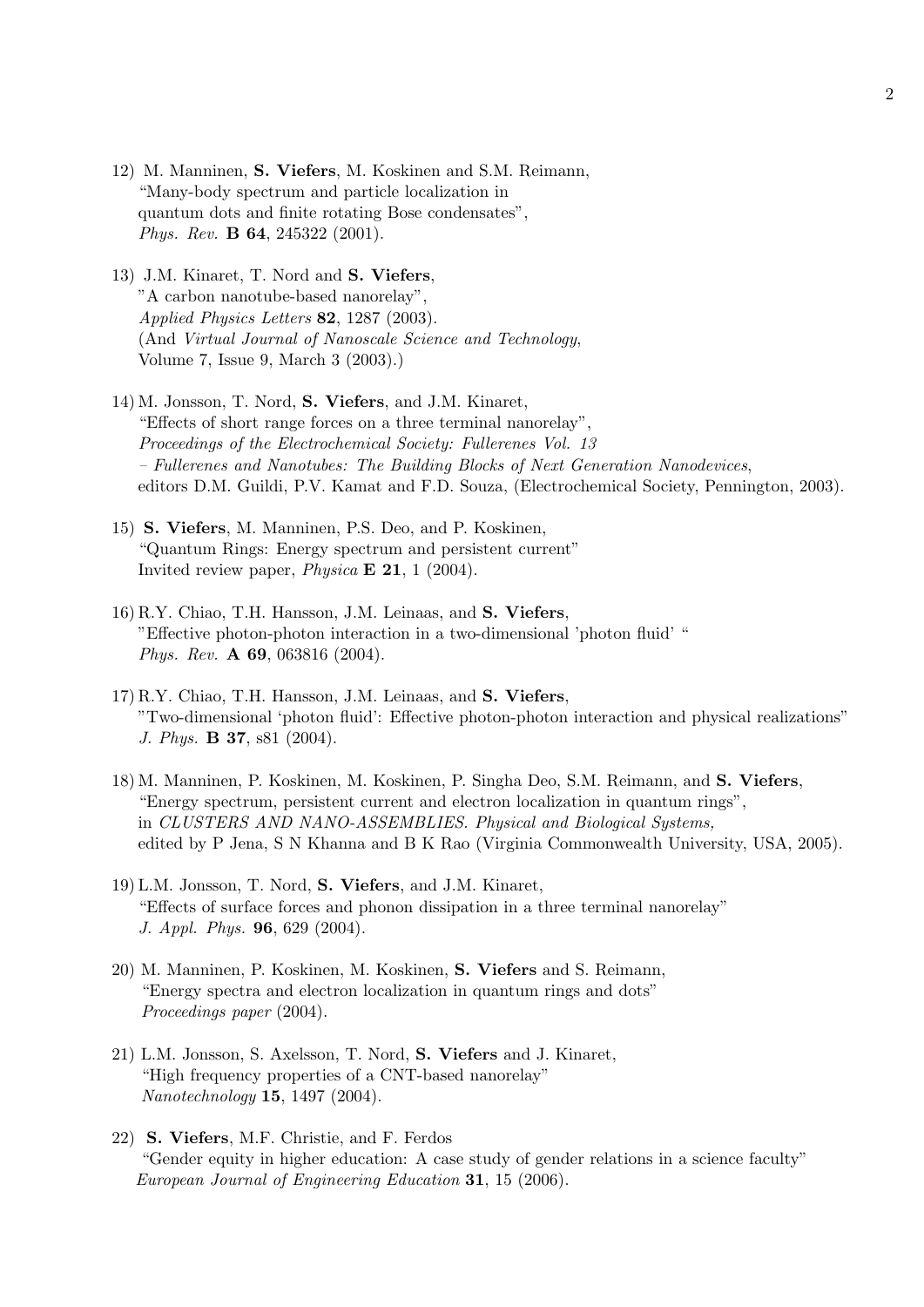- 23) M.N. Korslund and S. Viefers, "Composite fermion description of rotating Bose gases at low angular momenta", Phys. Rev. A 73, 063602 (2006).
- 24) T.H. Hansson, C.-C. Chang, J.K. Jain and S. Viefers, "Conformal field theory of composite fermions", Phys. Rev. Lett. 98, 076801 (2007).
- 25) T.H. Hansson, C.-C. Chang, J.K. Jain and S. Viefers, "Composite fermion wave functions as correlators in conformal field theory", Phys. Rev. B 76, 075347 (2007).
- 26) S. Viefers, "Quantum Hall physics in rotating Bose condensates", Invited review article, J. Phys. - cond.mat. 20, 123202 (2008).
- 27) E. Bergholtz, T.H. Hansson, M. Hermanns, A. Karlhede and S. Viefers, "Quantum Hall hierarchy wave functions: From conformal correlators to Tao-Thouless states", Phys. Rev. B 77, 165325 (2008).
- 28) T.H. Hansson, M. Hermanns and S. Viefers, "Quantum Hall quasielectron operators in conformal field theory", Phys. Rev. B 80, 165330 (2009).
- 29) T.H. Hansson, M. Hermanns, N. Regnault and S. Viefers, " Conformal Field Theory Approach to Abelian and Non-Abelian Quantum Hall Quasielectrons", Phys. Rev. Lett 102, 166805 (2009).
- 30) S. Viefers and M. Taillefumier "Asymptotically exact trial wavefunctions for yrast states of rotating Bose gases", J. Phys. B 43, 155302 (2010).
- 31) J. Suorsa, S. Viefers, and T.H. Hansson "Quasihole condensates in quantum Hall liquids", Phys. Rev. B 83, 235130 (2011).
- 32) J. Suorsa, S. Viefers, and T.H. Hansson "A general approach to quantum Hall hierarchies", New Journal of Physics 13, 075006 (2011).
- 33) M. Manninen, S. Viefers, and S.M Reimann "Quantum rings for beginners II: Bosons versus fermions", Review article, Physica E 46, 119 (2012).
- 34) M.L. Meyer, G.J. Sreejith and S. Viefers "Rotational properties of two-component Bose gases in the lowest Landau level", Phys. Rev. A 89, 043625 (2014).
- 35) M.L. Meyer, O. Liabotro and S. Viefers